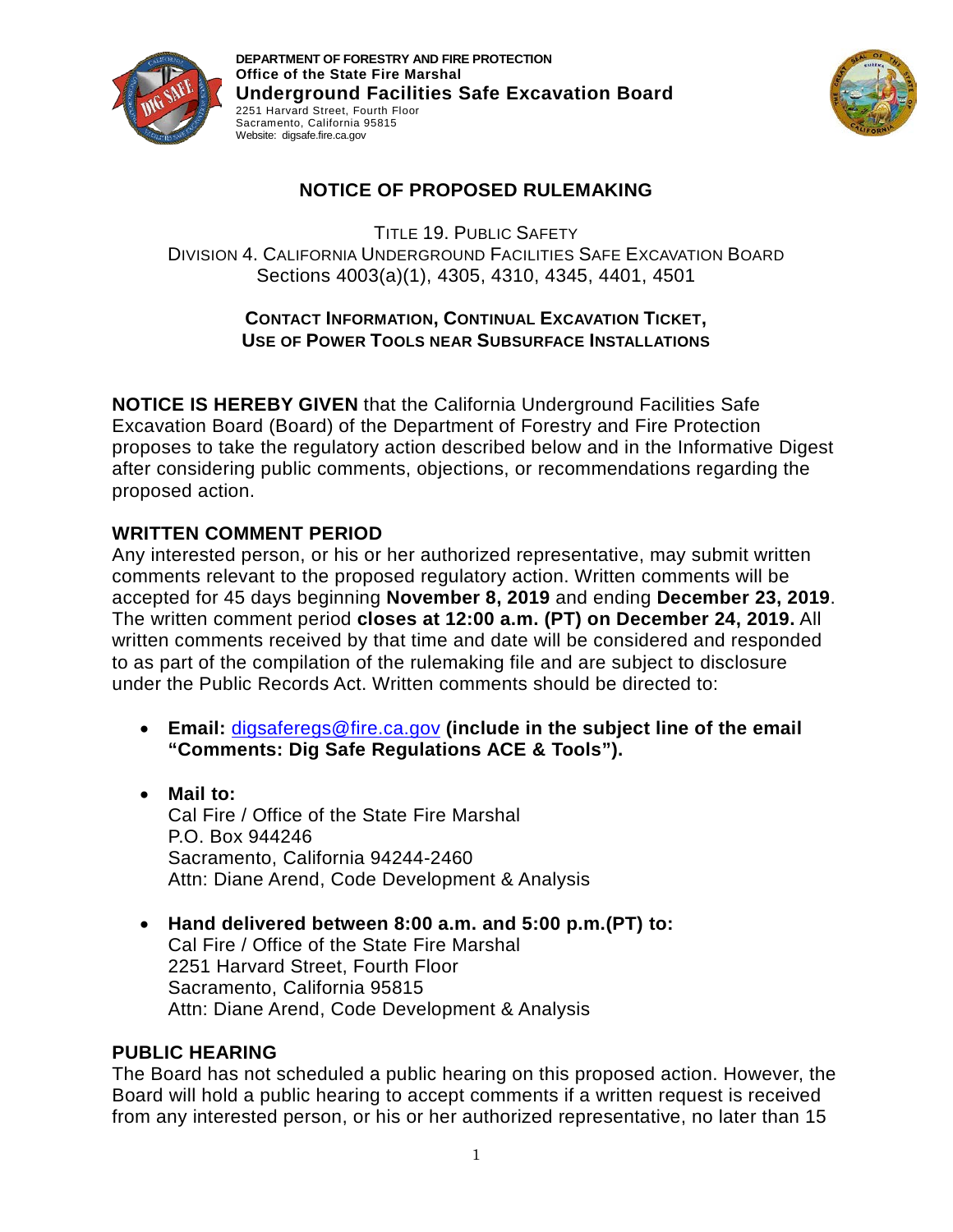days before the close of the written comment period pursuant to Government Code section 11346.8. Submit requests to the contact person. Notice of the time, date, and place of the hearing will be provided to every person who has filed a request for notice with the Board.

### **AUTHORITY AND REFERENCE**

The Board has authority to enforce the requirements of Article 2 (commencing with Section 4216) of Division 5 of Title 1 of the Government Code pursuant to Government Code sections 4216.6 and 4216.12.

Section 4216.4(a)(2)(C) of the Government Code authorizes the Board to adopt regulations governing the use of power equipment to expose subsurface installations.

Section 4216.10(e) of the Government Code authorizes the Board to adopt regulations specifying a process for renewing area of continual excavation tickets for areas in which no subsurface installations are present.

Section 4216.11 of the Government Code authorizes the Board to adopt regulations specifying the nature of a plan for managing an area of continual excavation.

Section 4216.18 of the Government Code authorizes the Board to develop standards for safely excavating near subsurface installations, including the manner in which excavators and operators demonstrate compliance with certain requirements.

Section 4216.22 of the Government Code authorizes the Board to adopt regulations as are necessary and proper to exercise the duties conferred upon it by the Dig Safe Act of 2016. (Stats. 2016, ch. 809.)

These regulations implement, interpret, and make specific Government Code sections 4216.2, 4216.3, 4216.4, 4216.10, 4216.11, 4216.12, and 4216.18.

## **INFORMATIVE DIGEST & POLICY STATEMENT OVERVIEW**

The regulations proposed in this rulemaking action relate to management of excavation in areas of continual excavation, the way excavators expose subsurface installations, and require both operators of subsurface installations and excavators to maintain current contact information with regional notification centers.

Specifically, this action establishes requirements for obtaining certain excavation tickets, establishes requirements for work performed under an area of continual excavation ticket, and establishes guidelines and requirements for excavators working near, or attempting to locate, underground facilities, and establishes conditions permitting the use of power tools to conduct excavation in certain instances.

This rulemaking action proposes the addition of Chapters 4 and 5 to Division 4 of Title 19 of the California Code of Regulations, and the amendment of section 4003 in Chapter 1, Article 1 of Title 19.

### **SUMMARY OF EXISTING LAWS**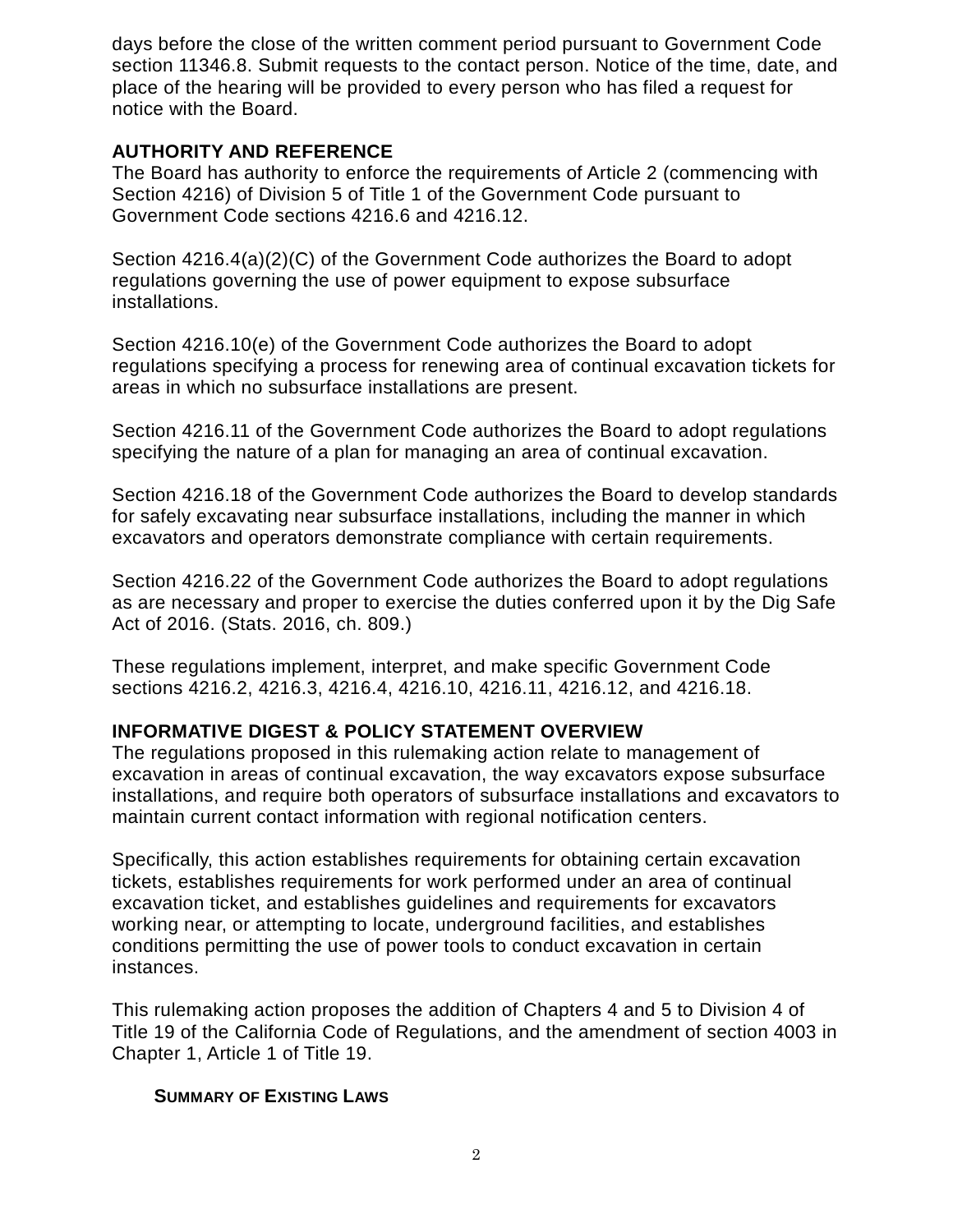Current law requires the use of hand tools when excavating within the tolerance zone of a subsurface installation until the installation is located. Government Code section 4216.4(a)(2)(C) requires the Board to implement regulations that permit the use of power tools or boring equipment as an exception to the current rule. The Board must implement those regulations by July 1, 2020.

Government Code section 4216.10(e) requires the Board to develop a process through which the renewal requirement for a ticket for an area of continual excavation can be modified or eliminated when no subsurface installation is present in the area being excavated.

When a high priority subsurface installation is located within an area of continual excavation, current law requires the operator of the facility to meet with the excavator at the site to determine how to protect the facility from the excavation work. (Gov. Code § 4216.10(c)(1).) Government Code section 4216.11 requires the Board to specify "minimum elements" for that meeting through regulation before January 1, 2020.

Government Code section 4216.22 authorizes the Board to prescribe rules and regulations as are necessary or proper to carry out the purposes and intent of the Dig Safe Act of 2016 (Stats. 661, Ch. 809) and to exercise the powers and duties conferred upon the Board by the Act.

#### **SUMMARY OF EXISTING REGULATIONS:**

The Board is proposing to add sections 4003(a)(1), 4305, 4310, 4345, 4401, and 4501 under California Code of Regulations Title 19, Division 4, Chapters 2 and 5, prescribing the rules and regulations pursuant to Government Code section 4216.22. The regulations proposed in this rulemaking action would facilitate communications between excavators and facility operators, facilitate the renewal of tickets for areas of continual excavation, and establish requirements for use of power equipment in a facility tolerance zone before the facility is located.

#### **SUMMARY OF EFFECT:**

The proposed regulations will require excavators and utility operators to provide contact information to regional call centers; require regional notification centers to remind holders of annual tickets for areas of continual excavation to renew tickets before they expire; permit excavators to perform planned, recurring work in areas of continual excavation during a certain time period following renewal of the ticket; require persons working under tickets for areas of continual excavation to have knowledge of the information on the ticket; and permit excavators to use certain power tools in the tolerance zones in specified circumstances.

#### **OBJECTIVE AND ANTICIPATED BENEFITS OF THE PROPOSED REGULATIONS**

The broad objective of the proposed changes proposed in this rulemaking action are intended to reduce the risk of injury to workers performing excavation work and to protect subsurface installations. Additionally, this regulatory proposal provides a direct benefit to the protection of public health and safety of Californians by maintaining current contact information with regional notification centers to facilitate communication between excavators and operators. Requiring excavators to provide detailed information about work to be performed in areas of continual excavation, and requiring operators to meet with excavators to discuss that work, should also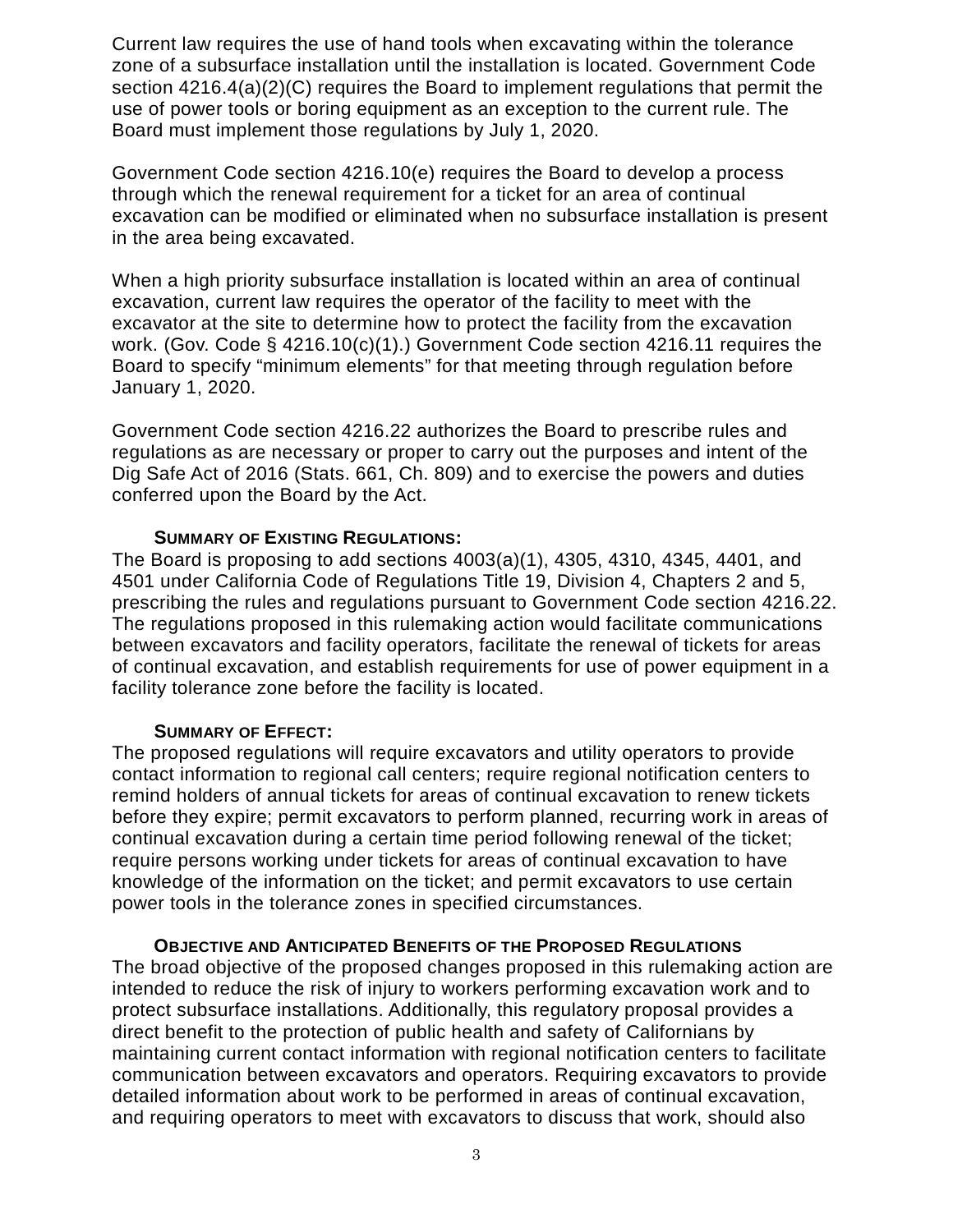reduce the frequency with which installations are damaged and reduce likelihood of injuries to workers, and environmental and property damage.

### **CONSISTENCY EVALUATION**

The Board has conducted a review for any related state regulation and found that there exists no related regulations addressing the subject matter within the scope of these proposed regulations or relating to Government Code sections 4216.4(a)(2)(C), 4216.10(e), or 4261.11. Therefore, the Board has determined that the proposed regulations are not incompatible or inconsistent with existing regulations.

## **FORMS OR DOCUMENTS INCORPORATED BY REFERENCE**

There are no documents incorporated by reference.

## **COMPARABLE FEDERAL REGULATIONS OR STATUTES**

No comparable federal regulations or statutes exist.

## **OTHER MATTERS PRESCRIBED BY STATUTE APPLICABLE TO THE AGENCY OR ANY SPECIFIC REGULATION OR CLASS OF REGULATIONS.**

There are no other matters prescribed by statute applicable to the Board, or to any specific regulation. There are no other matters to identify.

# **DISCLOSURES REGARDING THE PROPOSED RULEMAKING**

The Board has made the following initial determinations:

- 1. Mandate on local agencies and school districts: **None**
- 2. Cost Savings to Any State Agency: The proposed action will affect the operations of a state agency that either conducts excavation or that owns, operates, or maintains subsurface installation. However, the nature of the effect on operations will not cause the agency to incur any significant expense.
- 3. Cost to any local agency or school district that must be reimbursed in accordance with Government Code sections 17500 through 17630: **None**
- 4. Other Nondiscretionary Cost or Savings Imposed on Local Agencies: **None**
- 5. Costs or Savings in Federal Funding to the State: **None**
- 6. Significant Statewide Adverse Economic Impact Directly Affecting Businesses and Individuals: Although the proposed action may have an impact on businesses statewide that are excavators or operators, including such small businesses, the Board concludes that the adverse economic impact, including the ability of California businesses to compete with businesses in other states, will not be significant.

# **DECLARATION OF EVIDENCE**

The Board has not relied on any other facts, evidence, documents, testimony or other evidence to make its initial determination of no statewide adverse economic impact.

- 7. Significant effect on housing costs: **None**
- 8. Cost Impacts on a Representative Private Person or Business: The Board is not aware of any cost impacts that a representative person or business would necessarily incur in reasonable compliance with the proposed action. The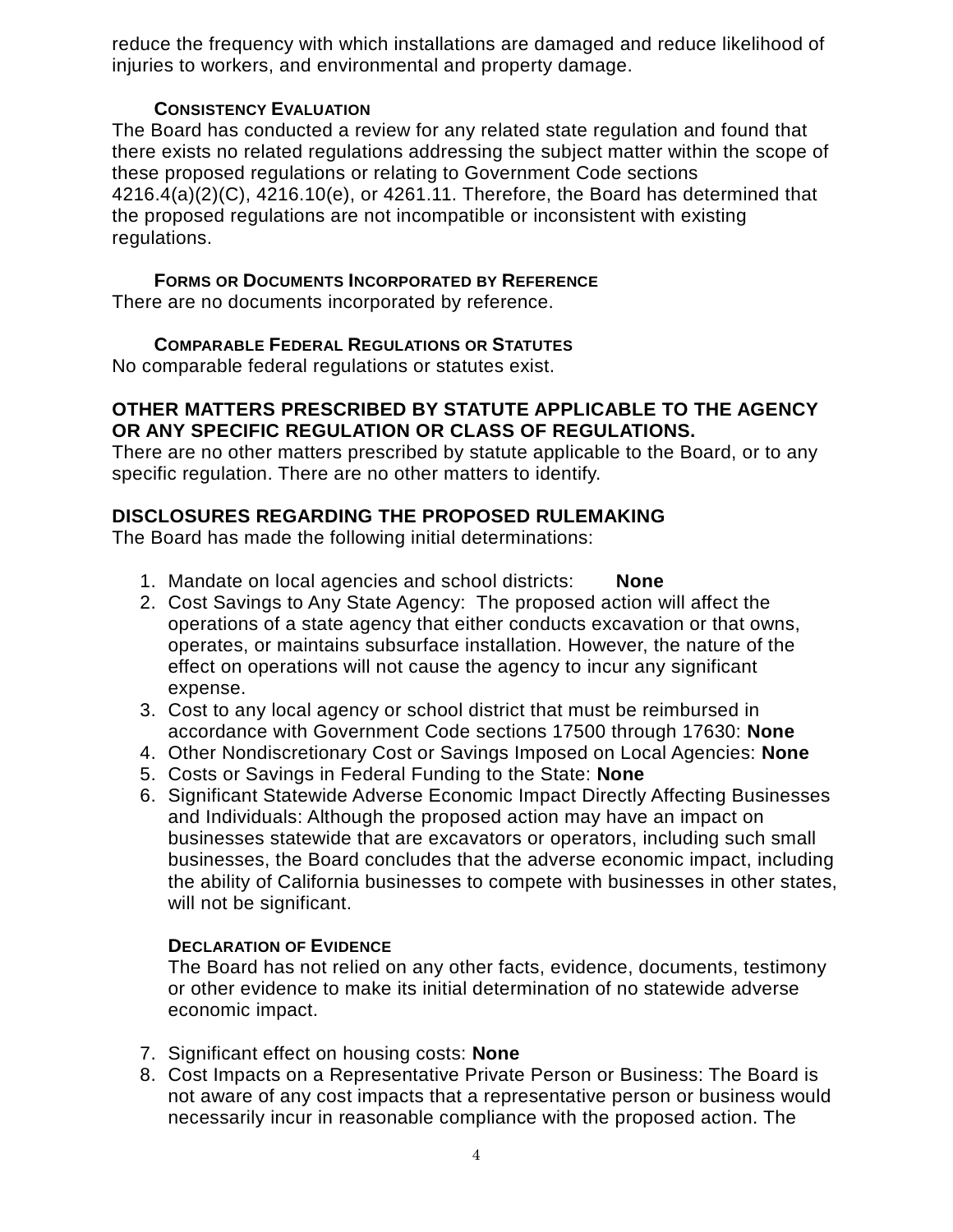proposed rulemaking will permit excavators and operators to reduce certain operational costs relating to work in areas of continuing excavation, in more efficiently locating subsurface utilities, and in avoiding damage to subsurface utilities.

## **EFFECT ON SMALL BUSINESS**

The Board has determined that the proposed regulations may affect small businesses that conduct excavation work or that own, operate, or maintain subsurface installations. The impact will likely be to make certain communications more efficient because contact information will be readily available, and to make minimize delays to excavation work performed near subsurface installation or under a continuing excavation ticket.

### **BUSINESS REPORT**

The proposed regulations do not create any reporting requirements.

### **RESULTS OF ECONOMIC IMPACT ANALYSIS**

The Board concludes that it is (1) unlikely that the proposed regulations will eliminate any jobs, (2) unlikely that the proposed regulations will create jobs, (3) unlikely that the proposed regulations will create new businesses, (4) unlikely that the proposed regulations will eliminate any existing businesses, and (5) unlikely that the proposed regulations will result in the expansion of businesses currently doing business within the state.

### **BENEFITS TO HEALTH AND WELFARE, WORKER SAFETY, AND THE ENVIRONMENT**

The Board anticipates that these regulations will have a positive impact on worker safety and on the health and welfare of California residents. Damaging a subsurface installation, particularly one containing a flammable chemical or conducting electricity, endangers workers, emergency responders, and residents. These regulations are intended to enable excavators to more readily coordinate work with utility operators and to better protect utility installations when excavating.

## **CONSIDERATION OF ALTERNATIVES**

In accordance with Government Code section 11346.5(a)(13), the Board must determine that no reasonable alternative considered by the Board or that has otherwise been identified and brought to the attention of the Board would be:

- More effective in carrying out the purpose for which the action is proposed;
- As effective and less burdensome to affected private persons than the proposed action; or
- Would be more cost effective to affected private persons and equally effective in implementing the statutory policy or other provision of law.

The Board invites interested persons to present statements or arguments with respect to alternatives to the proposed regulations during the written comment period.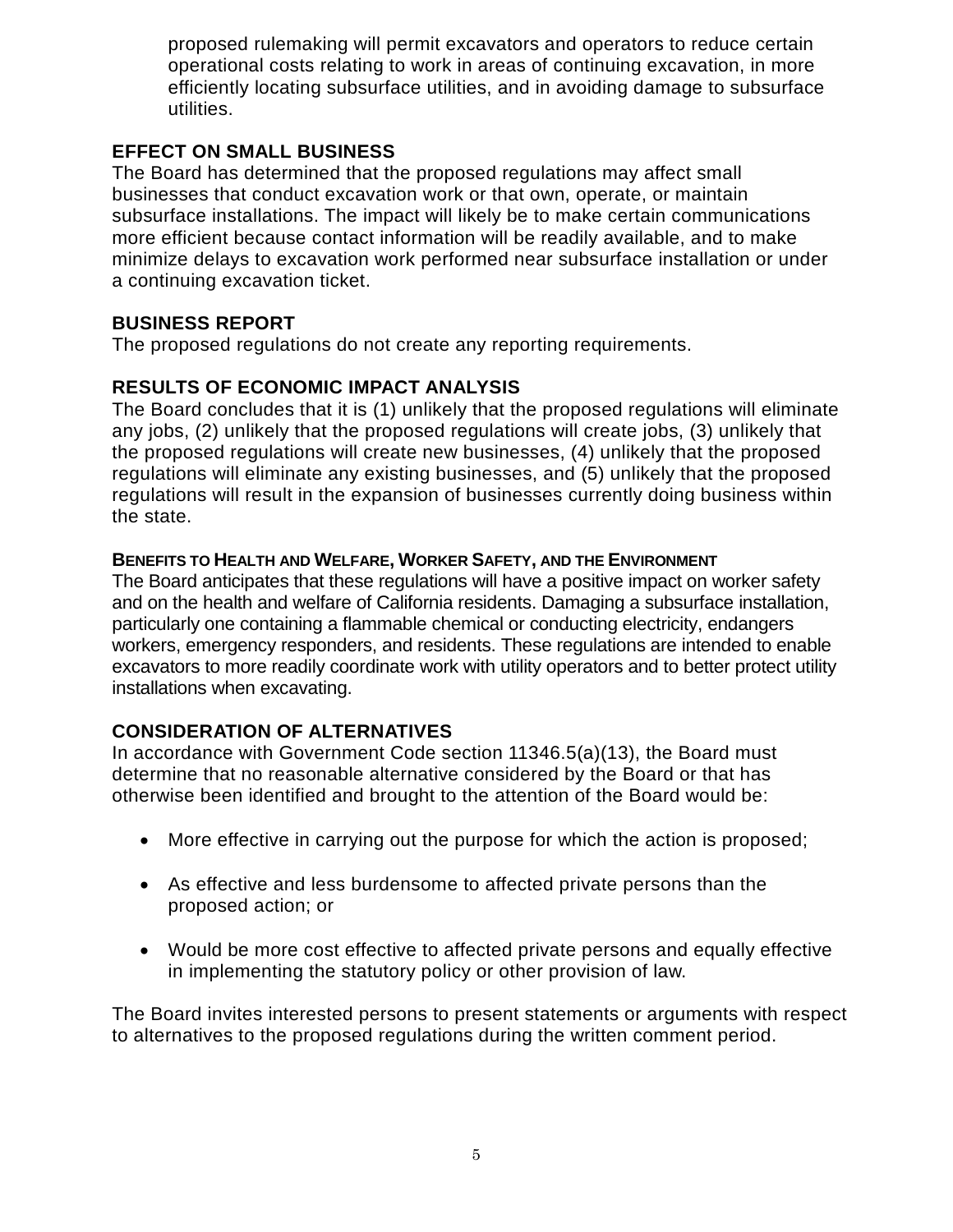## **CONTACT PERSON**

Inquiries or specific questions concerning the proposed rulemaking action may be directed to the following contact persons:

### **General inquiries:**

Diane Arend, Regulations Coordinator CAL FIRE / Office of the State Fire Marshal 2251 Harvard Street, Suite 400 Sacramento, CA 95815 [digsaferegs@fire.ca.gov](mailto:digsaferegs@fire.ca.gov) (916) 568-2917

### **Substantive or technical questions:**

Tony Marino, Executive Officer California Underground Facilities Safe Excavation Board 2251 Harvard Street, Suite 400 Sacramento, CA 95815 [digsaferegs@fire.ca.gov](mailto:digsaferegs@fire.ca.gov) (916) 767-3370 or Jeff Brooks, Legal [Jeffrey.brooks@fire.ca.gov](mailto:Jeffrey.brooks@fire.ca.gov) (916) 568-2969

Please direct requests for copies of the proposed text (the "express terms") of the regulations, the initial statement of reasons, the modified text of the regulations, if any, or other information upon which the rulemaking is based to the contact person(s).

### **AVAILABILITY OF STATEMENT OF REASONS, TEXT OF PROPOSED REGULATIONS, AND RULEMAKING FILE**

The Board will have the entire rulemaking file available for inspection and copying throughout the rulemaking process at its office at the above address. As of the date this notice is published in the California Regulatory Notice Register, the rulemaking file consists of this notice, the proposed text of the regulations, and the initial statement of reasons. Copies may be obtained by contacting the contact person.

## **AVAILABILITY OF CHANGED OR MODIFIED TEXT**

After holding a public hearing and considering all timely and relevant comments received by the Board, the Board may adopt the proposed regulations substantially as described in this notice. If the Board makes modifications that are sufficiently related to the originally proposed text, the Board will make the modified text (with the changes clearly indicated) available to the public for at least 15 days before the Board adopts the regulations as revised. Please send requests for copies of any modified regulations to the contact person. The Board will accept written comments on the modified regulations for 15 days after the date on which they are made available.